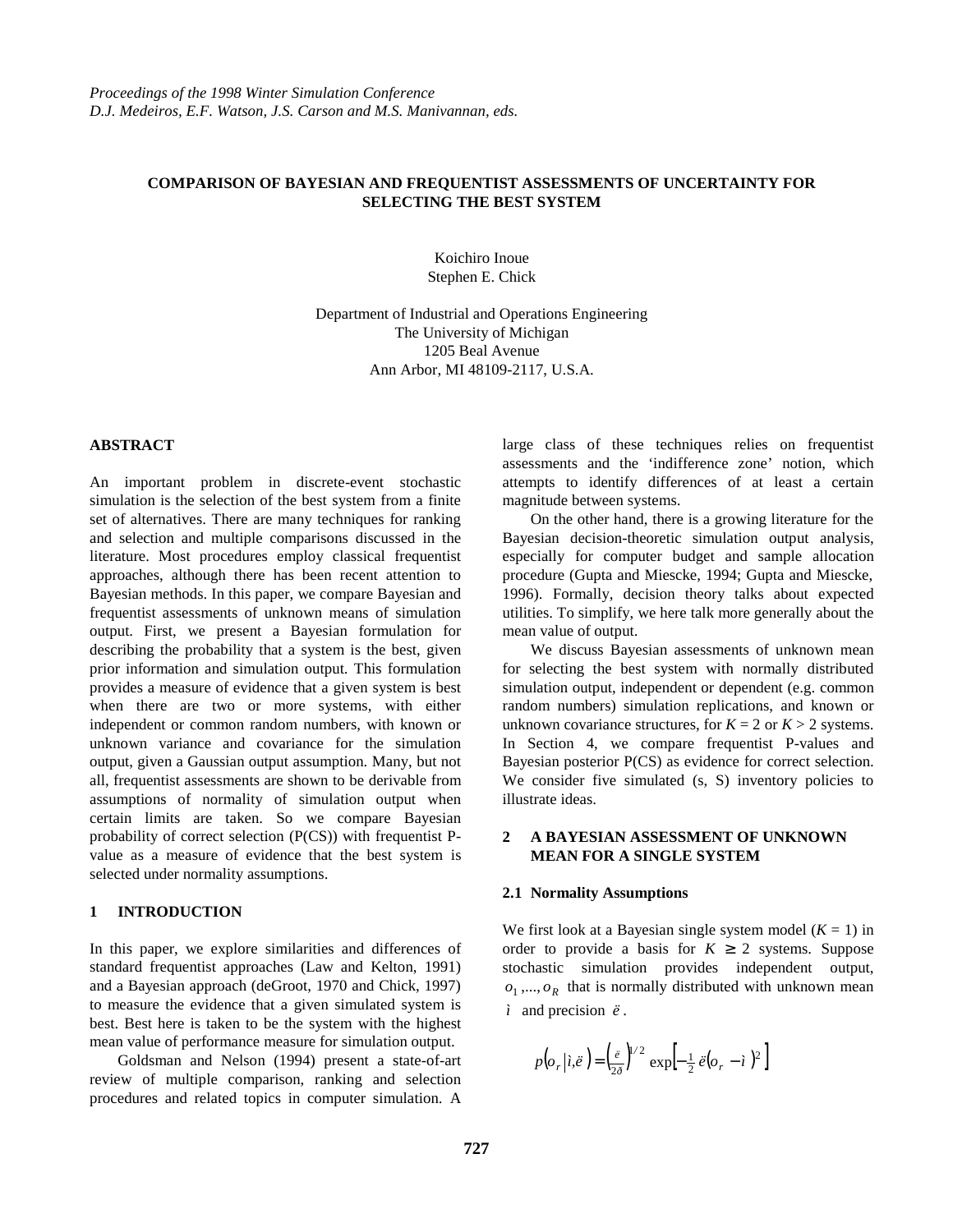We would like to know whether the system mean  $\hat{i}$  is larger than some specific value *Ì* .

# **2.2 Bayesian Approach: Known Precision**

Assume precision  $\ddot{e}$  is known, and that the unknown mean *ì* has the conjugate normal prior distribution with mean  $i<sub>0</sub>$  and precision  $\ddot{e}<sub>0</sub>$ . The conjugate prior allows for closed form solutions. In particular, the posterior distribution of  $\lambda$  is then:

$$
p(i|D) \text{-}Normal\left(\frac{\ddot{e}_0 i_0 + R \ddot{e}_0}{\ddot{e}_0 + R \ddot{e}_0}, \ddot{e}_0 + R \ddot{e}\right)
$$
\n
$$
\text{where } D = \{o_1, \dots, o_R\} \text{ and } \overline{O} = \sum_{r=1}^R \frac{o_r}{R}
$$

So the probability that the mean exceeds  $\hat{I}$  is

$$
P(i > i | D) = \int_{i > i} p(i | D) = \Phi\left(\sqrt{\ddot{e}_0 + R\ddot{e}} \left(\frac{\ddot{e}_0 i_0 + R\ddot{e}\overline{O}}{\ddot{e}_0 + R\ddot{e}} - \dot{I}\right)\right)
$$

where  $\Phi$  is the cumulative distribution function of the standard normal distribution.

Now suppose that there is little information with the normal prior density. deGroot (1970) suggests to use a reference prior distribution which is uniform over the whole real line such that  $p(i) = c$  given by taking limit  $\ddot{e}_0 \rightarrow 0$ , where *c* is constant. This reference prior provides the following posterior distribution:

$$
p(i|D)
$$
-Normal $(\overline{O},R\overline{e})$ 

Then the probability that whether the system mean  $\mu$  is larger than some specific value  $\tilde{I}$  is

$$
P(i > i \mid D) = \int_{i > i} p(i \mid O) = \Phi\left(\sqrt{R\ddot{e}} \left(\overline{O} - i\right)\right)
$$

### **2.3 Bayesian Approach: Unknown Precision**

Next we consider the case where precision  $\ddot{e}$  is unknown. We use the normal-gamma conjugate prior for mean *ì* and precision  $\ddot{e}$  : the conditional distribution of  $\dot{t}$  given  $\ddot{e}$ is normal with mean  $\hat{i}_0$  and precision  $n_0 \ddot{e}_0$  and the marginal distribution of  $\ddot{e}$  is *Gamma* $(\acute{a}, \hat{a})$ :

$$
p(i,\ddot{e}) = \left(\frac{n_0\ddot{e}}{2\delta}\right)^{1/2} \exp\left[-\frac{1}{2}n_0\ddot{e}(i - \dot{t}_0)^2\right] \bullet \frac{\hat{a}^{\dot{a}}}{\tilde{A}(\dot{a})}\ddot{e}^{\dot{a}-1} \exp\left(-\hat{a}\ddot{e}\right)
$$

The posterior marginal distribution of  $\mu$  is then:

$$
p(i|D) \text{-Student}\left(i \frac{(n_0 + R)a_R}{a_R}, 2a_R\right)
$$
\n
$$
\text{where} \quad i \frac{(n_0 + R)a_R}{n_0 + R}
$$
\n
$$
\hat{i} \frac{a_R}{a_R} = \hat{a} + \frac{R}{2} \qquad \hat{a}_R = \hat{a} + \frac{s}{2} + \frac{n_0 R(i_0 - \overline{O})}{2(n_0 + R)}
$$
\n
$$
s = \sum_{r=1}^R \left( o_r - \overline{O} \right)^2
$$

2

and the density function of  $Student(i, \hat{e}, i)$  is

$$
p(x|i, \hat{e}, i\epsilon) = c \left[ 1 + \frac{\hat{e}}{i} (x - i)^2 \right]^{-(i+1)/2}
$$
  
where 
$$
c = |\hat{e}|^{1/2} \tilde{A} \left( (i+1)/2 \right) / \left( \Gamma(i/2) (i \delta)^{1/2} \right)
$$

So the probability that the system has mean greater than *Ì* is

$$
P(i > \tilde{I} \mid O) = \int_{i > \tilde{I}} p(i \mid O) = \Phi_{2\acute{a}_R} \left( \sqrt{\frac{(n_0 + R)\acute{a}_R}{\hat{a}_R}} (i_R - \tilde{I} \mid 0) \right)
$$

where  $\Phi_{\dot{a}}$  is the cumulative function of the standardized Student distribution with *á* degrees of freedom.

Vague knowledge of  $\ddot{e}$  is often represented by the reference prior  $p(i, \ddot{e}) \propto 1/\ddot{e} (n_0 \rightarrow 0, \ \dot{a} \rightarrow 0, \ \dot{a} \rightarrow 0$  for conjugate prior), which is improper. The posterior distribution becomes:

$$
p(i|D)
$$
-Student $(\overline{O}, \frac{R(R-1)}{s}, R-1)$ 

The mean is greater than  $\hat{I}$  with probability

$$
P(i > i \mid O) = \Phi_{R-1}\left(\sqrt{\frac{R(R-1)}{s}}\left(\overline{O} - i\right)\right)
$$

#### **3 BAYESIAN MODEL FOR MULTIPLE SYSTEMS**

Suppose there are  $K$  different systems, and the objective is to select the system with the maximum mean. The probability that a given system is best, P(CS), will be calculated from the posterior distribution of the mean.

#### **3.1 Independent Replications**

This section presents assumptions, analysis, and approximation for the determining the P(CS) that a given simulated system has the highest mean, given the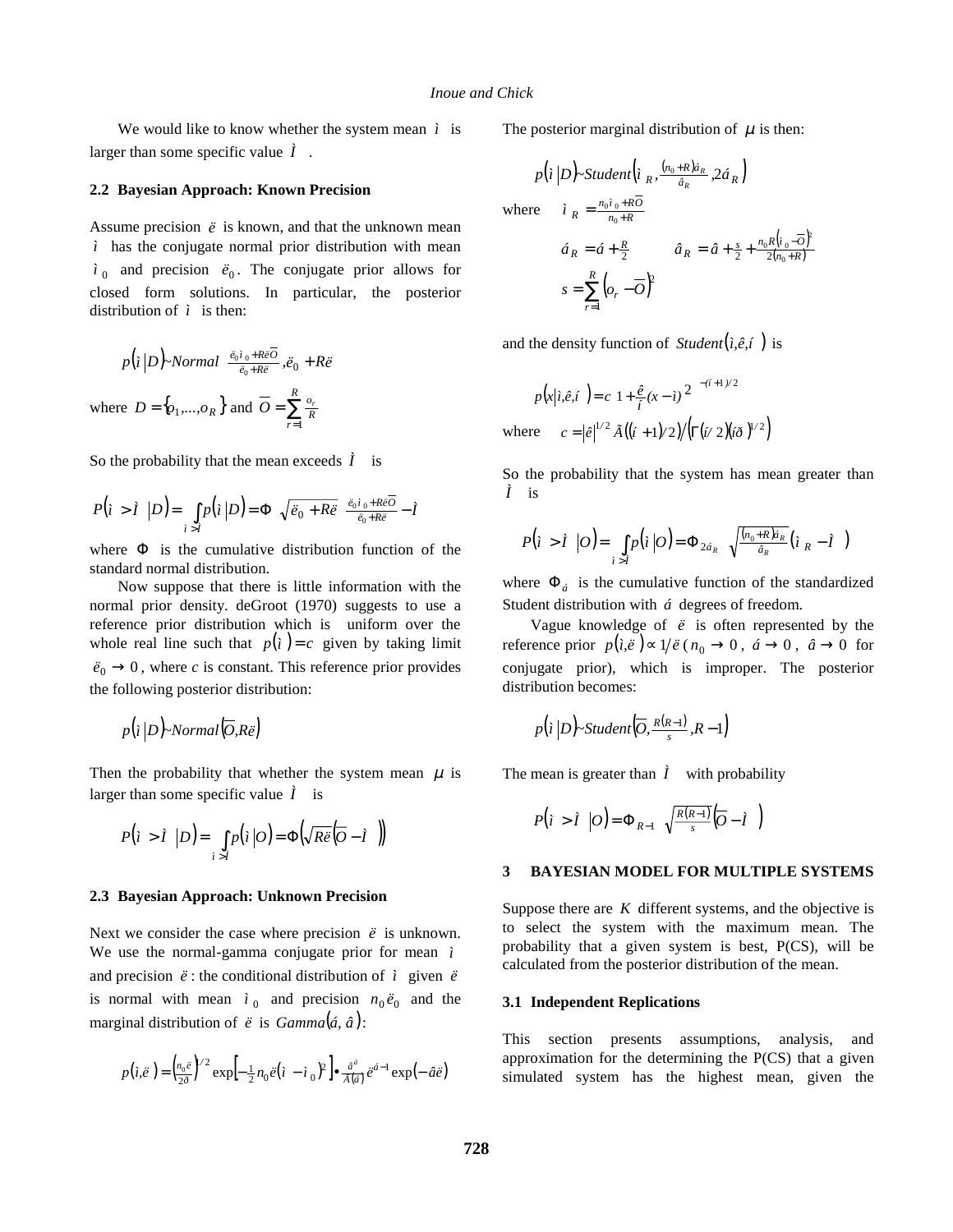assumption of independent simulation replications for known or unknown precision.

We make the following assumptions:

- 1. Let  $o_{k,1},...,o_{k,R_k}$  be the output for the *k*-th system. The number of replications for each system is not necessarily equal.
- 2. The  $O_k$  are independent and normally distributed with (potentially unknown) mean  $\hat{i}_k$  and precision  $\ddot{e}_k$ .

Since the output for each system is independent, we can apply the single system model to define the posterior distribution for  $\hat{i}_k$ .

**Fact 3.1** *Assume the above, except that*  $\ddot{e}_k$  *is known. Further assume that the unknown mean*  $\hat{i}_k$  *has the conjugate normal prior distribution with mean*  $\hat{i}_{k0}$  *and precision*  $\ddot{e}_{k0}$ . The posterior distribution of the *conditional) mean is a normal distribution:*

$$
p\left(i_{k}|D_{k}\right)-Normal\left(\frac{\ddot{e}_{k0}i_{k0}+R_{k}\ddot{e}\overline{O}_{k}}{\ddot{e}_{k0}+R_{k}\ddot{e}_{k}},\ddot{e}_{k0}+R_{k}\ddot{e}_{k}\right) \qquad (1)
$$
\nwhere  $D_{k} = \{o_{k,1},...,o_{k,R_{k}}\}$  and  $\overline{O}_{k} = \sum_{r_{k}=1}^{R_{k}} \frac{o_{r_{k}}}{R_{k}}$ 

*Further if a reference prior is used,*

$$
p(i_k|D_k)\text{-Normal}(\overline{O}_k, R_k \ddot{e}_k)
$$
\n<sup>(2)</sup>

Likewise, we have the following fact for the case of unknown precision.

**Fact 3.2** *Given the normality assumptions with unknown <sup>k</sup> ë . Using the normal-gamma conjugate prior about mean*  $\hat{i}_k$  *and precision*  $\ddot{e}_k$  *: the conditional distribution of*  $\dot{i}_k$ *given*  $\ddot{e}_k$  *is normal with mean*  $\mu_{k0}$  *and precision*  $n_{k0} \ddot{e}_{k0}$ *and the marginal distribution of*  $\ddot{e}_k$  *<i>is Gamma* $\left(\dot{a}_k, \hat{a}_k\right)$ *. The posterior distribution of*  $\mu_k$  *is then:* 

$$
p\left(i_{k}|D_{k}\right)-Student\left(i_{kR}, \frac{(n_{k0}+R_{k})\hat{a}_{kR}}{\hat{a}_{kR}}, 2\hat{a}_{kR}\right)
$$
\n(3)\n
$$
where \quad i_{kR} = \frac{n_{k0}i_{k0}+R_{k}\overline{O}_{k}}{n_{k0}+R_{k}}
$$
\n
$$
\hat{a}_{kR} = \hat{a}_{k} + \frac{R_{k}}{2}
$$
\n
$$
\hat{a}_{kR} = \hat{a}_{k} + \frac{s_{k}}{2} + \frac{n_{k0}R_{k}\left(i_{k0}-\overline{O}_{k}\right)^{2}}{2\left(n_{k0}+R_{k}\right)}
$$
\n
$$
s_{k} = \sum_{r_{k}=1}^{R_{k}} \left(o_{k,r_{k}} - \overline{O}_{k}\right)^{2}
$$

*Further if the reference prior is used,*

$$
p\left(i_{k} | D_{k}\right) \text{-}Student\left(\overline{O}_{k}, \frac{R_{k}\left(R_{k}-1\right)}{s_{k}}, R_{k}-1\right) \tag{4}
$$

*Proofs of fact 3.1 and 3.2* The proofs follow directly from the definition of conjugate distributions (see, e.g. deGroot, 1970 and Inoue, 1998).

Applying these facts, it is possible to find the probability that system *i* is best, P(CS) for either known or unknown precision case as follows:

$$
P(CS) = P\big(\text{system } i \text{ is best} | D \big) = P\big(i_i \ge i_j \text{ for all } j \ne i | D \big)
$$

where *D* is the output from all simulation replications.

When there are only two systems considered  $(K = 2)$ , the methodology is equivalent to single system model based on the difference of two means (Inoue, 1998). However Monte Carlo simulation from the posterior marginal distribution of  $(i_1, i_2, ..., i_K)$  might be required for  $K > 2$  to estimate P(CS).

### **3.2 Dependent Replications**

Because of significant savings of computational effort for system analysis, it is often desirable to use the dependent output from system to system such as common random numbers (CRN). In this section we explore a Bayesian approach to account for such dependencies.

We make the following assumptions:

- 1. Assume that common random numbers are used and the number of replications, *R*, for each system is the same.
- 2. Let  $\mathbf{o}_r = (o_{1,r}, o_{2,r},...,o_{K,r})$  be the vector of outputs from *r*-th replication. The vectors  $o_r$  ( $r = 1,...,R$ ) are independent, but the components are not necessarily independent.
- 3.  $\mathbf{o}_r = (o_{1r}, o_{2r}, ..., o_{Kr})$  is *K*-dimensional multivariate normal with unknown mean vector  $\hat{i}$  and precision matrix *ë* .

$$
p(\boldsymbol{o}_r | \boldsymbol{i}, \ \boldsymbol{\ddot{e}}) = \left(\frac{\boldsymbol{\ddot{e}}}{2\delta}\right)^{K/2} \exp\left[-\frac{1}{2}(\boldsymbol{o}_r - \boldsymbol{\dot{e}})^t \ \boldsymbol{\ddot{e}}(\boldsymbol{o}_r - \boldsymbol{\dot{e}})\right]
$$

Sample statistics from *R* simulation replications, the sample  $K$ -variant mean and a sample  $K \times K$  covariance are denoted:

$$
\overline{O} = \sum_{r=1}^{R} \frac{o_r}{R} \qquad S = \sum_{r=1}^{R} \left( o_r - \overline{O} \right) \left( o_r - \overline{O} \right)^r
$$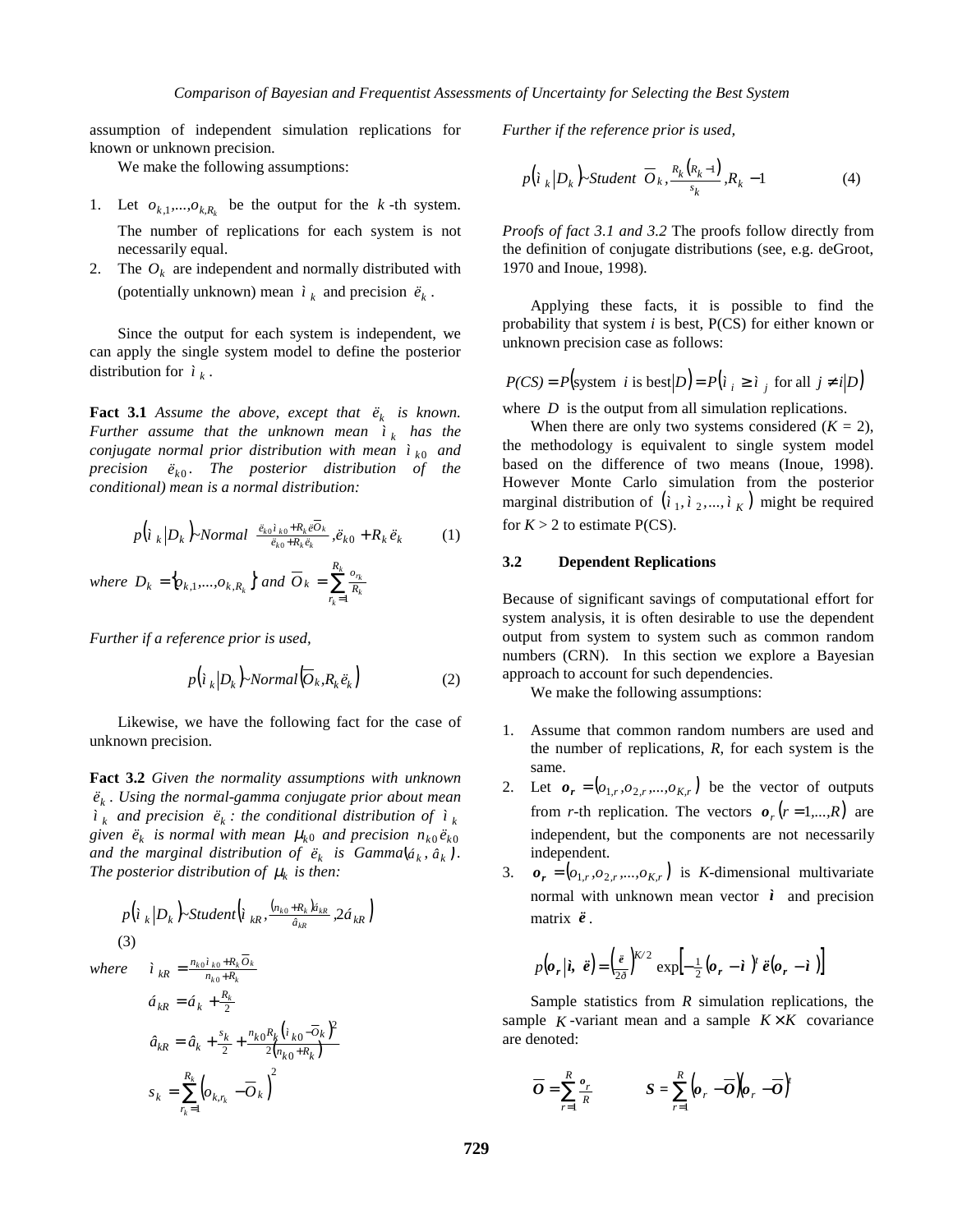When the precision matrix is known, we have the following posterior distribution for the unknown mean vector.

**Fact 3.3** *In addition to the above assumptions 1- 3, assume that the precision matrix is known ë . Second, assume that the unknown mean vector ì has conjugate normal distribution with mean vector* **<sup>0</sup>** *ì and precision matrix*  $\ddot{\mathbf{e}}_0 \in \mathbb{R}^{K \times K}$ . Then the posterior distribution for the mean *vector is*

$$
p(\mathbf{i} \left| \mathbf{D} \right) \sim Normal_K(\mathbf{i}_R, R\ddot{\mathbf{e}} + \ddot{\mathbf{e}}_0)
$$
 (5)

 $where$   $\boldsymbol{\mu}_R = (R\ddot{\boldsymbol{e}} + \ddot{\boldsymbol{e}}_0)^{-1} (\ddot{\boldsymbol{e}}_0 \dot{\boldsymbol{i}}_0 + R\ddot{\boldsymbol{e}}\overline{\boldsymbol{O}})$ 

*With the reference prior* ( $\ddot{\mathbf{e}}_0 \rightarrow$  zero matrix,  $p(\mathbf{i}) = c$  for *all*  $\hat{\imath} \in \Re^K$ , *it follows that* 

$$
p(\mathbf{i} \, | \mathbf{D})\text{-}Normal_K(\overline{\mathbf{O}}, R\overline{\mathbf{e}}) \tag{6}
$$

For the unknown precision matrix case, the posterior distribution of the unknown mean performance is determined as follows.

**Fact 3.4** *In addition to the above assumptions 1 - 3, assume that the precision matrix is unknown ë . Second assume the appropriate multivariate generalization, a conjugate normal-Wishhart distribution: the conditional distribution of unknown mean vector ì is normal distribution with mean vector* **<sup>0</sup>** *ì and precision matrix*  $n_0 \ddot{\textbf{\textit{e}}}$  *and the marginal distribution of*  $\ddot{\textbf{\textit{e}}}$  *is a K dimensional Wishart distribution with parameters á and â (with* 2*á* > *K* −1 *and â is K* × *K a symmetric, nonsingular matrix).*

$$
p(\hat{\imath}, \; \hat{\mathbf{e}}) = \left(\frac{n_e \tilde{\mathbf{e}}}{2\tilde{\sigma}}\right)^{K/2} \exp\left[-\frac{1}{2}(\hat{\imath} - \hat{\imath}_0)^t n_0 \tilde{\mathbf{e}}(\hat{\imath} - \hat{\imath}_0)\right]
$$

$$
\bullet c_w |\hat{a}|^{\alpha} |\tilde{\mathbf{e}}|^{a - (K+1)/2} \exp[-tr(\hat{a}\tilde{\mathbf{e}})]
$$

where 
$$
c_w = \left[ \delta^{K(K-1)/4} \prod_{k=1}^K \Gamma\left(\frac{2a+1-k}{2}\right) \right]^{-1}
$$

*Then the posterior distribution for the mean vector is a multivariate Student distribution,*

$$
p(i|D) \sim Student_K\left(i_R, \frac{(n_0+R)(2\acute{a}+R-K+1)}{2}\hat{a}_R^{-1}, 2\acute{a}+R-K+1\right)\left(\frac{7}{2}\right)
$$

*where*  $\boldsymbol{i}$   $_R = \frac{(n_0 \boldsymbol{i} \, \boldsymbol{0} + R \overline{O})}{n_0 + R}$  $R = \frac{m_0 + m_1}{n_0 + m_2}$  $\hat{i}$ <sub>R</sub> =  $\frac{(n_0 \hat{i}_0 + RO)}{n_0 + R}$ 

$$
\hat{a}_R = \hat{a} + \frac{s}{2} + \frac{n_0 R}{2(n_0 + R)} \left( \hat{i}_0 - \overline{O} \right) \left( \hat{i}_0 - \overline{O} \right)^t
$$

and the density function of  $Student_K(\hat{i}, \hat{e}, i)$  is

$$
p(\mathbf{x}|\mathbf{i}, \hat{\boldsymbol{e}}, i) = c_s \left[ 1 + \frac{(\mathbf{x} - \mathbf{i})^t \hat{\boldsymbol{e}}(\mathbf{x} - \mathbf{i})}{i} \right]^{-(i+1)/2}
$$
  
where 
$$
c_s = |\hat{\boldsymbol{e}}|^{1/2} \tilde{A}((i + K)/2) / \left( \Gamma(i/2) (i\delta)^{K/2} \right)
$$

*With the reference prior,*  $p(\mathbf{i}, \mathbf{\vec{e}}) = \frac{1}{|\mathbf{\vec{e}}|^{(K+1)/2}}$  ( $n_0 \to 0$ ,  $\hat{a} \rightarrow 0$ ,  $\hat{a} \rightarrow$  zero matrix *), it follows that* 

$$
p(\mathbf{i} \vert \mathbf{D}) \sim Student_K(\overline{\mathbf{O}}, R(R-K)\mathbf{S}^{-1}, R-K)
$$
 (8)

*Proofs of fact 3.3 and 3.4* The proofs follow directly from the definition of conjugate distributions (see, e.g. deGroot, 1970, Chick, 1997 and Inoue, 1998).

The probability that system *i* is best, for either known or unknown precision matrix is as follows:

$$
P(CS) = P(i_i \ge i_j \text{ for all } j \ne i | D) = \int_{i_i \ge i_j \text{ for all } j \ne i} p_{i|D} (i)
$$

where  $\boldsymbol{D}$  is the output from all simulation replications.

# **4 COMPARISON OF BAYESIAN AND FREQUENTIST APPROACHES**

In what way, if any, does a P-value for multiple selection compare to the posterior probability correct selection? This is an important question for evaluating whether or not a frequentist approach can be justified from a Bayesian approach. We explore the answer to this question for a collection of such tests for the unknown mean.

#### **4.1** A Single  $(K = 1)$  System with A Standard

Before considering which is the best of multiple systems, it is helpful to look at the simplest case,  $K = 1$ . In particular, we want to see if the unknown mean  $i$  exceeds some standard *Ì* .

In frequentist approach, we could analyze this problem using the one-sided hypothesis test of  $H_0: i \geq \hat{I}$  versus  $H_1: i < i$ . When the precision  $\ddot{e}$  is unknown, a widely used test statistic *T* is

$$
T = \sqrt{\frac{R(R-1)}{s}} \left( \overline{O} - \overline{I} \right)
$$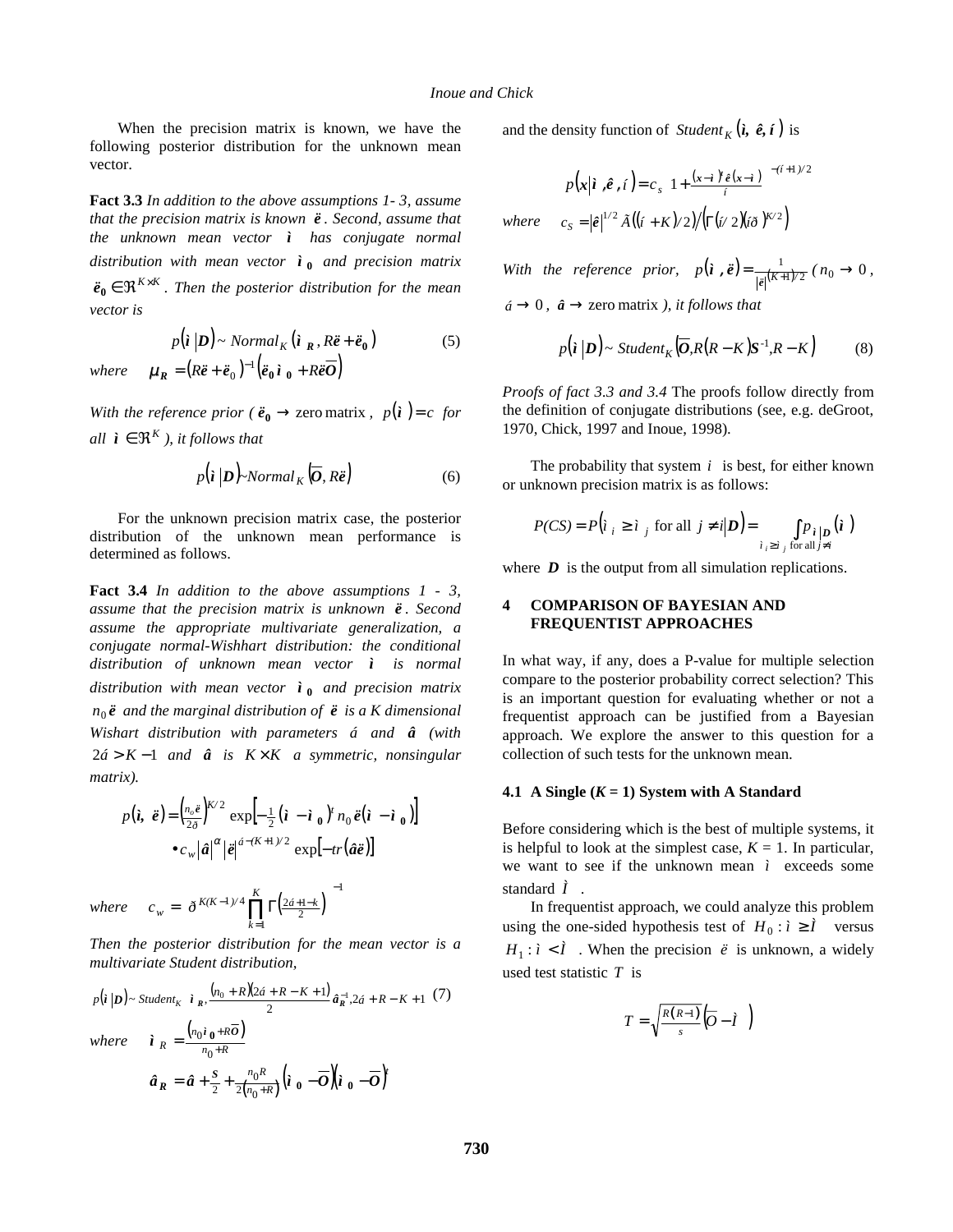In this case, P-value is

$$
P-value = \Phi_{R-1}\left(\sqrt{\frac{R(R-1)}{s}}\left(\overline{O}-\tilde{I}\right)\right)
$$

This and Section 2.1.3 lead to the following result.

**Result 4.1** *Under the above assumptions and approximations with single system model, the Bayesian posterior P(CS) with improper prior is exactly same as the frequentist one-sided P-value.*

This result shows that for one-sided hypothesis testing, it is possible to reconcile Bayesian evidence against null hypothesis using a reference prior with frequentist evidence (also see Casella and Berger, 1987).

When the number of replications is large we have the following results.

**Result 4.2** *Under the normality assumption Section 2.1 with single system model, the sizes of Bayesian posterior central credible set and frequentist confidence interval are the same order of magnitude.*

*Proof* For the unknown precision case, the frequentist approach has the confidence interval whose size is like

$$
t_{R-1,\bullet}\left(\sqrt{\frac{R(R-1)}{s}}\,\right)
$$

For the analogous Bayesian central credible set with a reference prior (Bernardo and Smith, 1994), the size is also

$$
t_{R-1,\bullet}\left(\sqrt{\frac{R(R-1)}{s}}\,\right)
$$

On the other hand, Bayesian approach with proper conjugate prior has a central credible set whose width is like (see Equation (3)).

$$
t_{2\acute{a}+R,\bullet} \left( \sqrt{\frac{(n_0+R)(2\acute{a}+R)}{2\,\hat{a}+s+\frac{n_0R(i_0-\overline{0})^2}{n_0+R}}}\right)
$$

As  $R \rightarrow \infty$ , this is of order

$$
t_{2\acute{a}+R,\bullet}\left(\sqrt{\frac{R^2}{s}}\,\right)
$$

As *R* increase,  $t_{2d+R,\bullet} \approx t_{R,\bullet} \approx z_{\bullet}$  and  $\frac{R(R-1)}{s} \approx \frac{R^2}{s}$  to first order, so the result holds.

So if a reference prior is used or the number of replications is very large, they all have confidence/credible sets whose size is the same order of magnitude.

### **4.2** Two  $(K = 2)$  Systems

#### **4.2.1 Independent Case**

When there are two systems, we would like to know whether system 1 has a larger mean than system 2. Assume that the precisions  $\ddot{e}_k$  are unknown and unequal  $(\ddot{e}_1 \neq \ddot{e}_2)$ , but we have the same number of replications for each system  $(R_1 = R_2 = R)$ . One frequentist approach considers this problem as the single system model using the difference of two means. Thus we set the hypothesis,

$$
H_0: i_1 - i_2 \ge 0 \qquad H_1: i_1 - i_2 < 0
$$

A standard test statistic and P-value for  $H_0$  are

$$
T = \sqrt{\frac{R(R-1)}{s_1 + s_2}} \overline{O_1} - \overline{O_2}
$$
  
\n
$$
P - value = \Phi_{R-1} \left( \sqrt{\frac{R(R-1)}{s_1 + s_2}} \overline{O_1} - \overline{O_2} \right)
$$
  
\nwhere  $\overline{O_k} = \sum_{r=1}^{R} \frac{o_{k,r}}{R}$  and  $s_k = \sum_{r=1}^{R} \left( o_{k,r} - \overline{O_k} \right)^2$ 

Consider a special case for the Bayesian approach. Assume normal-gamma conjugate priors for  $(i_1, \dot{e}_1)$  and  $(i_2, \tilde{e}_2)$ : the conditional distribution of  $i_1$  given  $\tilde{e}_1$  is normal with mean  $\hat{i}_{10}$  and precision  $n_{10} \ddot{e}_1$ , and the marginal distribution of  $\ddot{e}_1$  is  $Gamma(\dot{a}, \hat{a}_1)$  and the conditional distribution of  $i_2$  given  $\ddot{e}_2$  distributed conditionally normal with mean  $\hat{i}_{20}$  and precision  $n_{20} \ddot{e}_2$ with  $\ddot{e}_2$  distributed with  $Gamma(\hat{a}, \hat{a}_2)$ . Then the posterior distribution of  $i_1 - i_2$  is

$$
p(i_1 - i_2/D_1, D_2) \sim Student(i_R, \vec{e}_R, 2\acute{a} + R)
$$
  
where  $i_R = \frac{n_{10}i_{10} + R\overline{o_1}}{n_{10} + R} - \frac{n_{20}i_{20} + R\overline{o_2}}{n_{20} + R}$   

$$
\ddot{e}_R = \left(\frac{\hat{a}_{1R}}{(n_{10} + R)(\acute{a} + R/2)} + \frac{\hat{a}_{2R}}{(n_{20} + R)(\acute{a} + R/2)}\right)^{-1}
$$

With reference prior defined in Section 2.1.3,

$$
p\left(\iota_{1}-\iota_{2}/D_{1},D_{2}\right)\!-\!Student\left(\overline{O_{1}}-\overline{O_{2}}\;,\;\frac{R(R-1)}{s_{1}+s_{2}}\;,\;R-1\right)
$$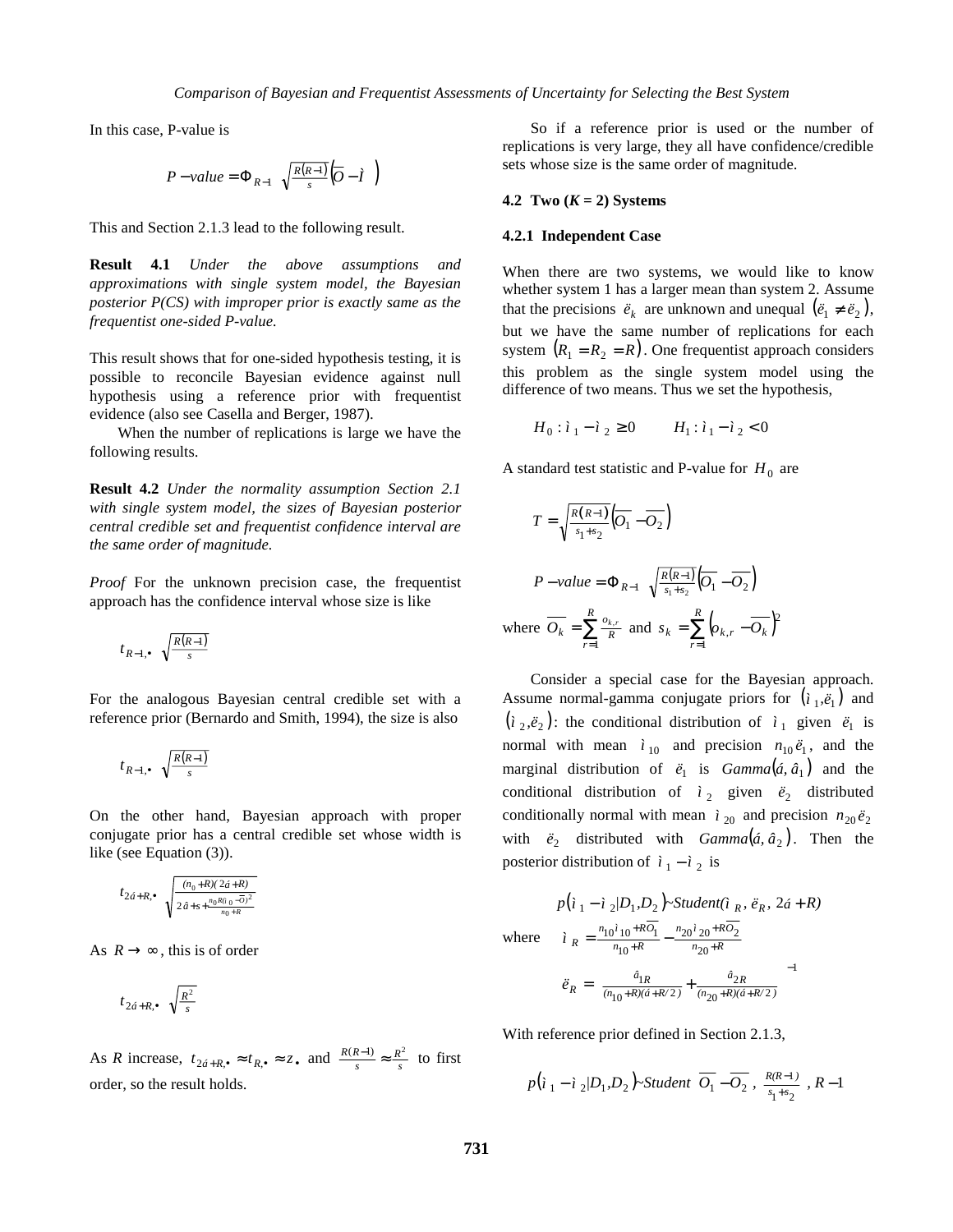This leads the following:

**Result 4.3** *Given the normality assumptions (Section 2.1), the Bayesian posterior P(CS) with improper prior is exactly same as the frequentist P-value.*

*Proof* Results follows like Result 4.1 and 4.2.

Inoue (1998) discusses many other cases dealing with two system cases with known precision, unknown but equal precision, and unequal replications.

### **4.2.2 Dependent Case**

For  $K = 2$  systems with correlated output, assume that each pair of outputs has a bivariate normal with unknown mean vector and unknown precision matrix. In one frequentist approach, for the one-sided hypothesis, the test statistic is

$$
T_d = \sqrt{\frac{R(R-1)}{s_d}} \overline{d}
$$

where  $dr = o_{1r} - o_{2r} (r = 1, ..., R)$ 

$$
\overline{d} = \sum_{r=1}^{R} \frac{\overline{a}_{1r} - \overline{a}_{2r}}{R} = \overline{O_1} - \overline{O_2}
$$

$$
s_d = \sum_{r=1}^{R} \left( d_r - \overline{d} \right)^2
$$

In the frequentist sense, P-value for  $H_0$  is

$$
P-value = \Phi_{R-1}\left(\sqrt{\frac{R(R-1)}{s_d}}\left(\overline{d}\right)\right)
$$

This is *different* from the analogous Bayesian result even when a reference prior is used.

**Result 4.4** *For K = 2, the Bayesian posterior P(CS) with a reference prior has the different degrees of freedom from the frequentist P(CS).*

*Proof* From Equation (8) of Fact 3.4,

$$
p(\iota | \boldsymbol{D}) \sim Student_2\left(\overline{\boldsymbol{O}}, \frac{R(R-2)}{s_d}, R-2\right)
$$

The marginal distribution of  $i_1 - i_2$  is also Student with *R* − 2 degrees of freedom (deGroot, 1970). The probability that system 1 is the best is then

$$
P(CS) = \Phi_{R-2}\left(\sqrt{\frac{R(R-2)}{s_d}}\left(\overline{d}\right)\right)
$$

### **4.3 More Than Two (***K* **> 2) Systems**

Suppose that we would like to measure evidence that the system *i* is best. In frequentist approaches, a wide variety of P-values have been used for MCB and multiple hypotheses testing (Hsu, 1996).

Here we use Bonferroni inequality to obtain a conservative P-value for the hypothesis that the system *i* is best with  $(K - 1)$  one-sided hypotheses.

$$
H_{0,i,j} : i_i \ge i_j \quad H_{1,i,j} : i_i < i_j \quad (j = 1, \dots, K; j \ne i)
$$

The overall P-value is based on Bonferroni inequality, which gives a lower bound on the probability for the joint occurrence of a finite number of events.

$$
P(H_{0,i,j} \text{ is true}) = P-value(H_{0,i,j})
$$

then

$$
P\big(all\ H_{0,i,j}\ is\ true\big)\ge 1-\sum_{j\neq i}^{K} \big[1-\big(P-value\big(H_{0,i,j}\big)\big)\big]\ (9)
$$

The use of Bonferroni inequity is familiar in simultaneous statistical inference (Charnes and Kelton, 1988). So we define the right hand side of Inequality (9) as the overall P-value of the joint hypothesis  $H_{0,i}: i \geq i$ ,

$$
(j=1,\ldots,K:j\neq i):
$$

$$
P-value(H_{0,i}) = 1 - \sum_{j \neq i}^{K} \left[ 1 - \left( P - value\left( H_{0,i,j} \right) \right) \right]
$$

#### **4.4 General Observations**

For independent replications, a Bayesian approach with reference prior and a frequentist approach have the same relevant distributions for pairwise comparisons. For a Bayesian approach with conjugate prior, the sizes of credible sets are asymptotically of the same order of magnitude. So if the posterior P(CS) is approximated by the Bonferroni bound not Monte Carlo simulation, frequentist approach is justified asymptotically (in limit of parameters of priors or the large number of replications) by the Bayesian approach (Inoue, 1998). For unknown precision case, we need  $R_k > 1$  replications for each system because both Bayesian and frequentist approaches are based on the Student distribution with  $R_k - 1$  degrees of freedom.

For CRN, the story is different. First, to obtain proper posterior distribution, we need  $R > (K-1)/2$  replications for each system. As the number of system increases, so does the number of replications required to justifiable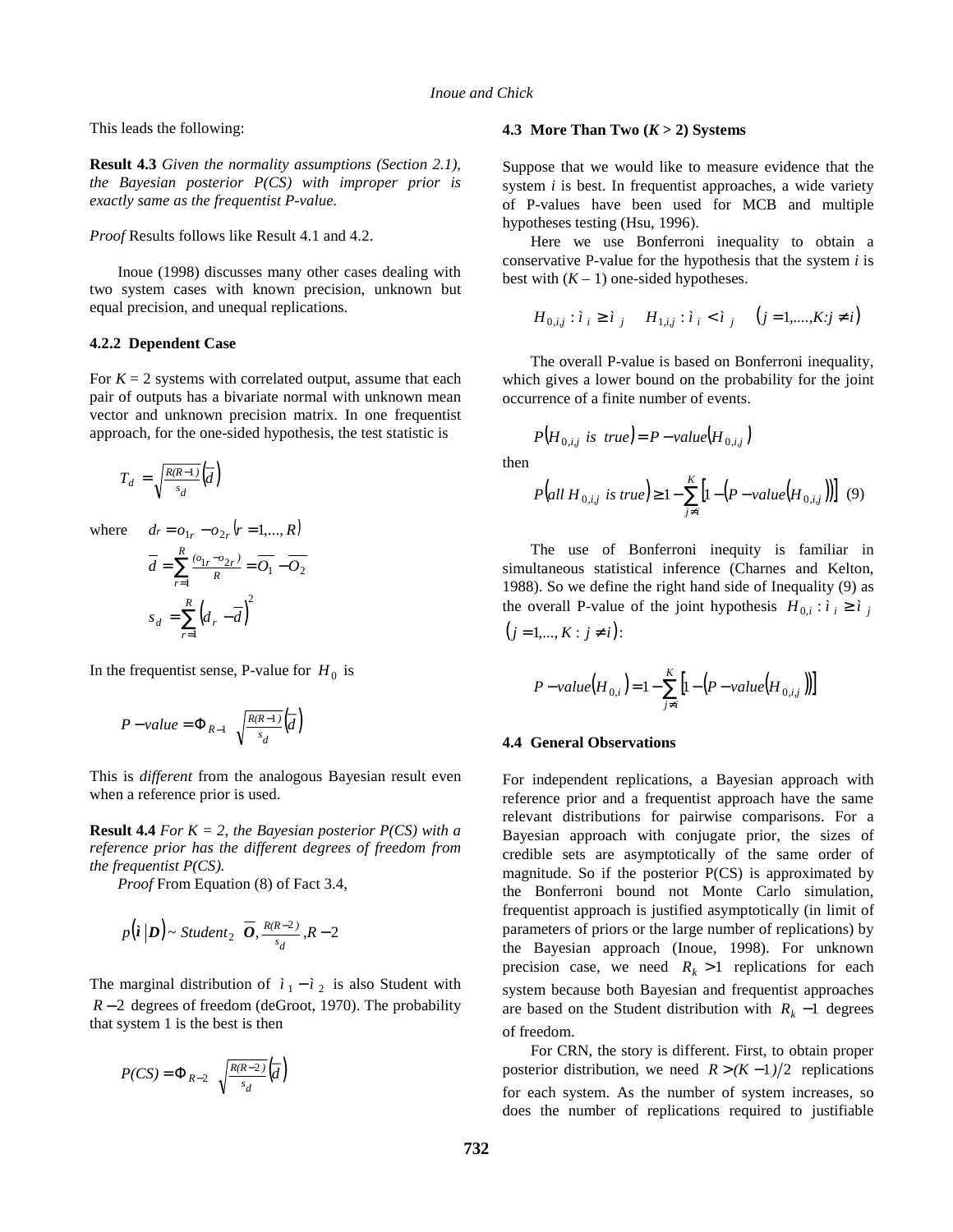inference. Second, the degree of freedom for hypothesis tests differs for a Bayesian approach with reference prior *R* − *K* and a frequentist approach *R* −1 . For a small number of replications, this indicates that frequentist assessments of evidence of correct selection are optimistic.

Formally, the reference prior is improper and therefore incoherent behavior. It is not clear that a justification of Pvalues based on them, therefore, is to be considered advantage for frequentists. The Bayesian P(CS) formulation may be estimated by MC simulation form the posterior for the unknown mean. This is not for frequentist P-values.

## **5 NUMERICAL EXAMPLE**

In this section, we present experimental results from the application of Bayesian and frequentist approach to a typical simulation problem. We consider five (s, S) inventory policies treated by Law and Kelton (1991, pp. 592). The objective here is to determine which inventory system has the minimum expected cost per period for 120 periods.

Table 1: Simulation results for five (s, S) policies

| Independent Reps. |  |
|-------------------|--|
|-------------------|--|

| System         | S  | S   | Mean   | S.D  |
|----------------|----|-----|--------|------|
|                | 20 | 40  | 125.27 | 4.57 |
| 2              | 20 | 80  | 121.28 | 3.37 |
| 3              | 40 | 60  | 125.83 | 2.64 |
| 4              | 40 | 100 | 131.90 | 2.48 |
| 5              | 60 | 100 | 144.65 | 2.00 |
| Dependent Reps |    |     |        |      |
| System         | S  | S   | Mean   | S.D  |
|                | 20 | 40  | 125.29 | 4.20 |
| 2              | 20 | 80  | 120.74 | 2.66 |
| 3              | 40 | 60  | 124.96 | 2.16 |
| 4              | 40 | 100 | 131.10 | 1.99 |
| 5              | 60 | 100 | 143.53 | 1.66 |

We run  $R = 100$  replications for each of the five systems with both independent and synchronized common random numbers were performed (Table 1). In this example, CRN means that all inventory systems were evaluated with the same times between demands and the same sizes of demands.

We start with independent case. For Fact 3.2, assume that a prior mean for  $\hat{i}_{k0}$  is an approximate value (Nelson, Schmeiser, Taaffe, and Wang, 1997 used queuing approximation in a similar context) using (Q,R) inventory method (Namhias, 1989):  $\hat{i}_{10} = 130$ ,  $\hat{i}_{20} = 120$ ,  $\hat{i}_{30} = 135$ ,  $\hat{i}_{40} = 140$ ,  $\hat{i}_{50} = 155$  and that all systems has the expected value of precision of the prior distribution of 0.33 with  $n_{k0} = 1$ ,  $\acute{a} = 1.5$ , and  $\hat{a}_k = 4.5$  ( $k = 1,...,5$ ). Then the posterior distribution have the Student distribution whose mean, precision, degrees of freedom given in Table 2.

Table 2: Posterior Distribution with Independent Case

|           | Mean   | Precision | D.F |
|-----------|--------|-----------|-----|
| $i_1 D_1$ | 125.32 | 4.70      | 103 |
| $i_2 D_2$ | 121.27 | 9.14      | 103 |
| $i_3 D_3$ | 125.92 | 10.86     | 103 |
| $i_4 D_4$ | 131.97 | 14.97     | 103 |
| $i_5 D_5$ | 144.75 | 19.65     | 103 |

For dependent replications, we will use the same value for prior for *ì* :

$$
\hat{i}_0 = [130 \quad 120 \quad 135 \quad 140 \quad 155]^t
$$
  
\n $n_0 = 1$   
\n $\hat{a} = 1.5 \quad \hat{a} = diag[4.5 \quad 4.5 \quad 4.5 \quad 4.5 \quad 4.5]^t$ 

Using the covariance of the output and the above prior distribution, the posterior distribution of  $\hat{i}$  is the multivariate Student t distribution defined as

$$
p(\mathbf{i} \mid \mathbf{D}) \sim Student_5(\mathbf{i}_R, \frac{(101)(103)}{2} \hat{\mathbf{a}}_R^{-1}, 103)
$$

where

|  |  | $\hat{i}_R = [125.34 \quad 120.73 \quad 125.06 \quad 131.19 \quad 143.64]^t$                                                                                                                                                                                                       |
|--|--|------------------------------------------------------------------------------------------------------------------------------------------------------------------------------------------------------------------------------------------------------------------------------------|
|  |  |                                                                                                                                                                                                                                                                                    |
|  |  |                                                                                                                                                                                                                                                                                    |
|  |  |                                                                                                                                                                                                                                                                                    |
|  |  |                                                                                                                                                                                                                                                                                    |
|  |  | <b>a</b> $\mathbf{a_R} = \begin{bmatrix} 903.06 & 405.84 & 361.53 & 307.44 & 213.95 \\ 405.84 & 355.05 & 209.30 & 216.58 & 113.02 \\ 361.53 & 209.30 & 284.80 & 192.45 & 173.17 \\ 307.44 & 216.58 & 192.45 & 240.47 & 139.18 \\ 213.95 & 113.02 & 173.17 & 139.18 & 206.83 \end{$ |

We examined the probability of correct selection given a selection of system 2 as best using (1) estimates of P(CS),  $\hat{P}^{\{-i\}}$   $\geq -i$  *j*( $j \neq 2$ ) $D^{\{-i\}}$ , by sampling from the Bayesian posterior distribution and (2) the Bonferroni inequality of frequentist P-values for  $-i$  <sub>2</sub> ≥ −*ì i* (*j* ≠ 2). A summary of results is presented in Table 3.